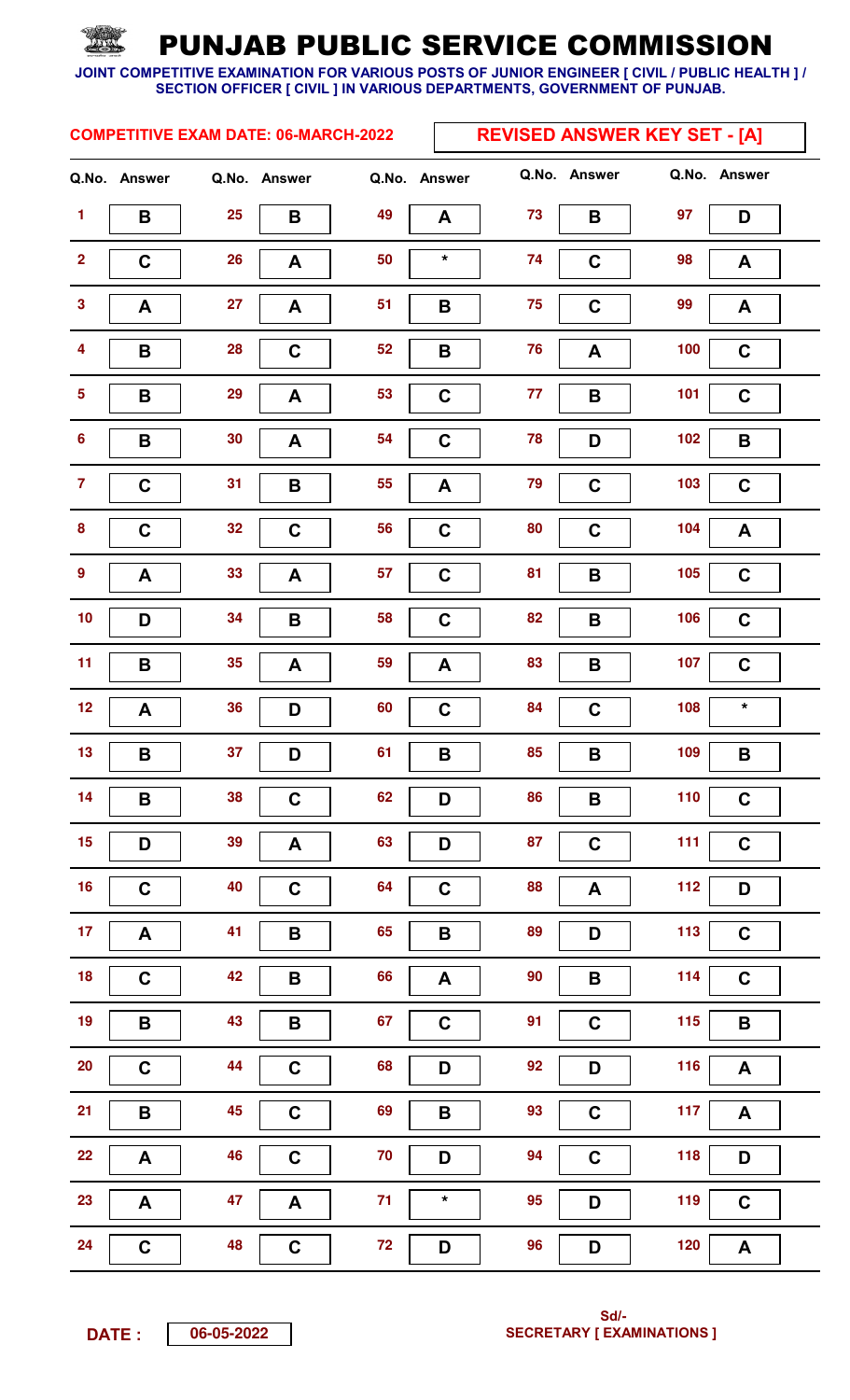| <b>REVISED ANSWER KEY SET - [B]</b><br><b>COMPETITIVE EXAM DATE: 06-MARCH-2022</b> |              |    |              |              |                          |                           |       |                  |
|------------------------------------------------------------------------------------|--------------|----|--------------|--------------|--------------------------|---------------------------|-------|------------------|
|                                                                                    | Q.No. Answer |    | Q.No. Answer | Q.No. Answer |                          | Q.No. Answer              |       | Q.No. Answer     |
| 1                                                                                  | $\mathbf C$  | 25 | $\mathbf C$  | 49           | 73<br>$\mathbf C$        | B                         | 97    | $\mathbf C$      |
| $\overline{\mathbf{2}}$                                                            | A            | 26 | $\mathbf C$  | 50           | 74<br>B                  | B                         | 98    | A                |
| $\mathbf{3}$                                                                       | B            | 27 | $\mathbf C$  | 51           | 75<br>$\pmb{\mathsf{B}}$ | $\pmb{\mathsf{B}}$        | 99    | $\boldsymbol{A}$ |
| 4                                                                                  | A            | 28 | A            | 52           | 76<br>$\pmb{\mathsf{B}}$ | $\mathbf C$               | 100   | $\mathbf B$      |
| $\overline{\mathbf{5}}$                                                            | D            | 29 | $\mathbf C$  | 53           | $\mathbf C$<br>77        | $\mathbf C$               | 101   | $\mathbf C$      |
| $\boldsymbol{6}$                                                                   | D            | 30 | B            | 54           | 78<br>$\pmb{\mathsf{B}}$ | A                         | 102   | $\mathbf C$      |
| $\overline{7}$                                                                     | $\mathbf C$  | 31 | D            | 55           | 79<br>$\pmb{\mathsf{B}}$ | D                         | 103   | $\mathbf C$      |
| 8                                                                                  | A            | 32 | D            | 56           | $\mathbf C$<br>80        | B                         | 104   | $\star$          |
| $\boldsymbol{9}$                                                                   | $\mathbf C$  | 33 | $\mathbf C$  | 57           | 81<br>A                  | A                         | 105   | B                |
| 10                                                                                 | B            | 34 | B            | 58           | 82<br>D                  | B                         | 106   | $\mathbf C$      |
| 11                                                                                 | B            | 35 | A            | 59           | 83<br>$\pmb{\mathsf{B}}$ | B                         | 107   | $\mathbf C$      |
| 12                                                                                 | B            | 36 | $\mathbf C$  | 60           | 84<br>C                  | D                         | 108   | D                |
| $13$                                                                               | $\mathbf C$  | 37 | D            | 61           | 85<br>D                  | $\mathbf C$               | 109   | $\mathbf C$      |
| 14                                                                                 | $\mathbf C$  | 38 | B            | 62           | 86<br>$\mathbf C$        | $\boldsymbol{\mathsf{A}}$ | 110   | $\mathbf C$      |
| 15                                                                                 | $\mathbf C$  | 39 | D            | 63           | 87<br>$\mathbf C$        | $\mathbf C$               | 111   | $\mathbf B$      |
| 16                                                                                 | A            | 40 | $\star$      | 64           | 88<br>D                  | B                         | $112$ | $\mathbf{A}$     |
| 17                                                                                 | $\mathbf C$  | 41 | D            | 65           | 89<br>D                  | $\mathbf C$               | 113   | A                |
| 18                                                                                 | A            | 42 | B            | 66           | 90<br>D                  | $\pmb{\mathsf{B}}$        | 114   | D                |
| 19                                                                                 | $\star$      | 43 | $\mathbf C$  | 67           | 91<br>A                  | $\boldsymbol{\mathsf{A}}$ | 115   | $\mathbf C$      |
| 20                                                                                 | B            | 44 | $\mathbf C$  | 68           | 92<br>A                  | A                         | 116   | A                |
| 21                                                                                 | B            | 45 | A            | 69           | 93<br>$\mathbf C$        | $\mathbf C$               | 117   | $\mathbf C$      |
| 22                                                                                 | $\mathbf C$  | 46 | B            | $70$         | 94<br>$\pmb{\mathsf{B}}$ | $\pmb{\mathsf{B}}$        | 118   | $\, {\bf B}$     |
| 23                                                                                 | $\mathbf C$  | 47 | D            | 71           | 95<br>$\mathbf C$        | A                         | 119   | $\mathbf C$      |
| 24                                                                                 | A            | 48 | $\mathbf C$  | 72           | 96<br>A                  | A                         | 120   | A                |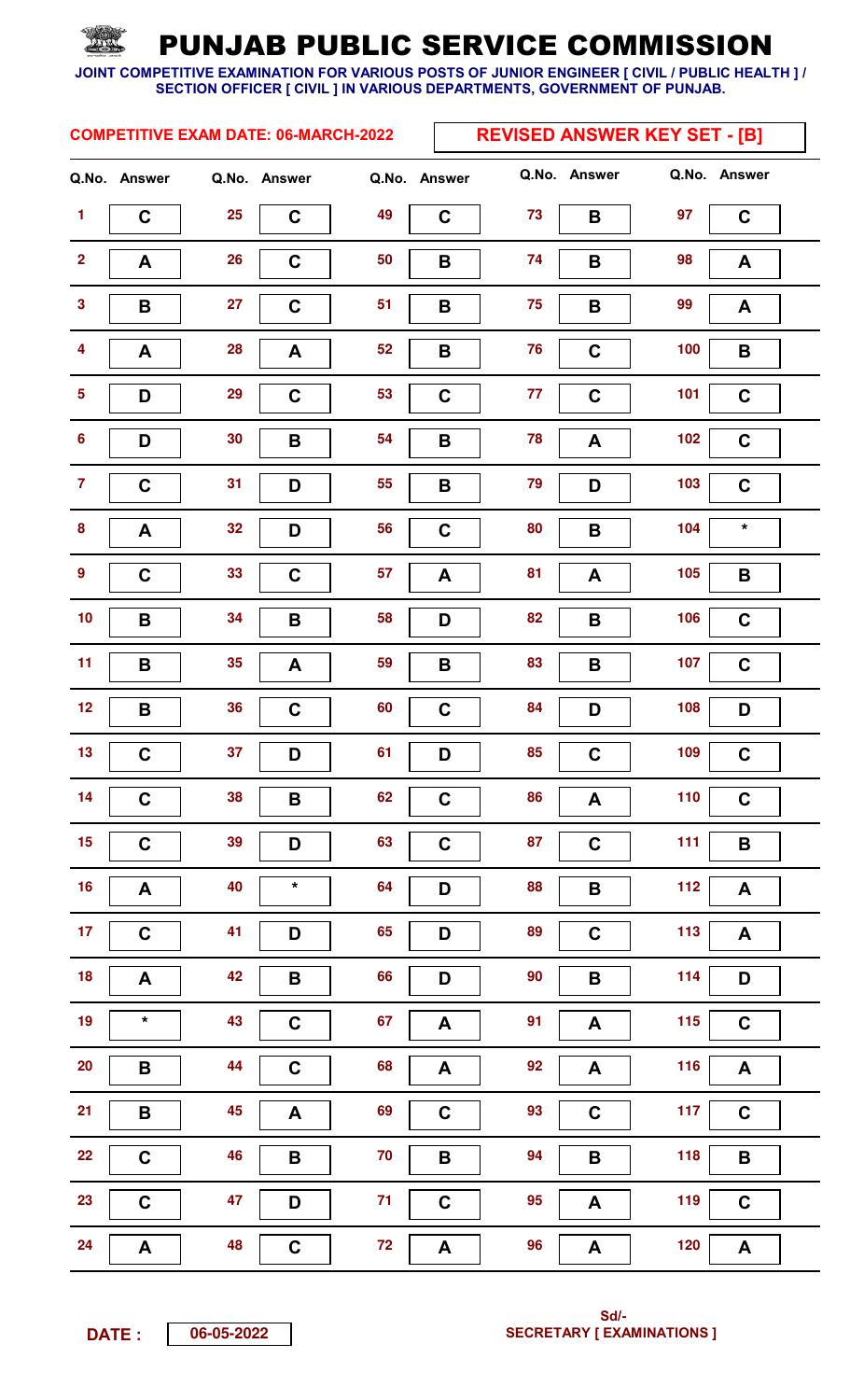|                         |                    |    | <b>COMPETITIVE EXAM DATE: 06-MARCH-2022</b> |              | <b>REVISED ANSWER KEY SET - [C]</b> |                           |       |                  |  |
|-------------------------|--------------------|----|---------------------------------------------|--------------|-------------------------------------|---------------------------|-------|------------------|--|
|                         | Q.No. Answer       |    | Q.No. Answer                                | Q.No. Answer |                                     | Q.No. Answer              |       | Q.No. Answer     |  |
| 1                       | B                  | 25 | $\mathbf c$                                 | 49           | 73<br>$\mathbf c$                   | D                         | 97    | A                |  |
| $\overline{\mathbf{2}}$ | $\mathbf C$        | 26 | D                                           | 50           | D<br>74                             | $\mathbf C$               | 98    | $\mathbf C$      |  |
| $\mathbf{3}$            | $\mathbf C$        | 27 | B                                           | 51           | $\mathbf C$<br>75                   | A                         | 99    | $\mathbf B$      |  |
| 4                       | $\mathbf C$        | 28 | D                                           | 52           | 76<br>$\mathbf C$                   | $\mathbf C$               | 100   | B                |  |
| $\overline{\mathbf{5}}$ | A                  | 29 | $\star$                                     | 53           | 77<br>D                             | B                         | 101   | $\mathbf B$      |  |
| $6\phantom{a}$          | $\mathbf C$        | 30 | D                                           | 54           | 78<br>D                             | $\mathbf C$               | 102   | $\mathbf C$      |  |
| $\overline{7}$          | A                  | 31 | B                                           | 55           | 79<br>D                             | B                         | 103   | $\mathbf c$      |  |
| $\boldsymbol{8}$        | $\star$            | 32 | $\mathbf C$                                 | 56           | 80<br>A                             | A                         | 104   | D                |  |
| $\boldsymbol{9}$        | B                  | 33 | $\mathbf C$                                 | 57           | 81<br>A                             | A                         | 105   | $\mathbf C$      |  |
| 10                      | $\pmb{\mathsf{B}}$ | 34 | A                                           | 58           | $\mathbf C$<br>82                   | $\mathbf C$               | 106   | $\mathbf C$      |  |
| 11                      | $\mathbf C$        | 35 | B                                           | 59           | 83<br>$\pmb{\mathsf{B}}$            | B                         | 107   | $\mathbf B$      |  |
| 12                      | $\mathbf C$        | 36 | D                                           | 60           | 84<br>$\mathbf C$                   | A                         | 108   | A                |  |
| 13                      | $\mathbf{A}$       | 37 | $\mathbf C$                                 | 61           | 85<br>$\boldsymbol{A}$              | A                         | 109   | $\boldsymbol{A}$ |  |
| 14                      | $\mathbf C$        | 38 | $\mathbf C$                                 | 62           | 86<br>$\pmb{\mathsf{B}}$            | $\mathbf C$               | $110$ | D                |  |
| 15                      | $\mathbf C$        | 39 | B                                           | 63           | 87<br>B                             | A                         | 111   | $\mathbf C$      |  |
| 16                      | $\mathbf C$        | 40 | B                                           | 64           | 88<br>$\pmb{\mathsf{B}}$            | A                         | $112$ | A                |  |
| 17                      | A                  | 41 | $\, {\bf B}$                                | 65           | 89<br>$\mathbf C$                   | $\pmb{\mathsf{B}}$        | 113   | $\mathbf C$      |  |
| 18                      | $\mathbf C$        | 42 | $\mathbf C$                                 | 66           | 90<br>$\mathbf C$                   | $\mathbf C$               | 114   | $\mathbf B$      |  |
| 19                      | B                  | 43 | B                                           | 67           | 91<br>A                             | $\boldsymbol{\mathsf{A}}$ | 115   | $\mathbf C$      |  |
| 20                      | D                  | 44 | B                                           | 68           | 92<br>D                             | $\pmb{\mathsf{B}}$        | 116   | A                |  |
| 21                      | D                  | 45 | $\mathbf C$                                 | 69           | 93<br>$\pmb{\mathsf{B}}$            | A                         | 117   | $\mathbf C$      |  |
| 22                      | $\mathbf C$        | 46 | A                                           | $70\,$       | 94<br>A                             | D                         | 118   | $\mathbf C$      |  |
| 23                      | $\, {\bf B}$       | 47 | D                                           | 71           | 95<br>B                             | D                         | 119   | $\mathbf C$      |  |
| 24                      | A                  | 48 | B                                           | 72           | 96<br>$\pmb{\mathsf{B}}$            | $\mathbf C$               | 120   | $\star$          |  |